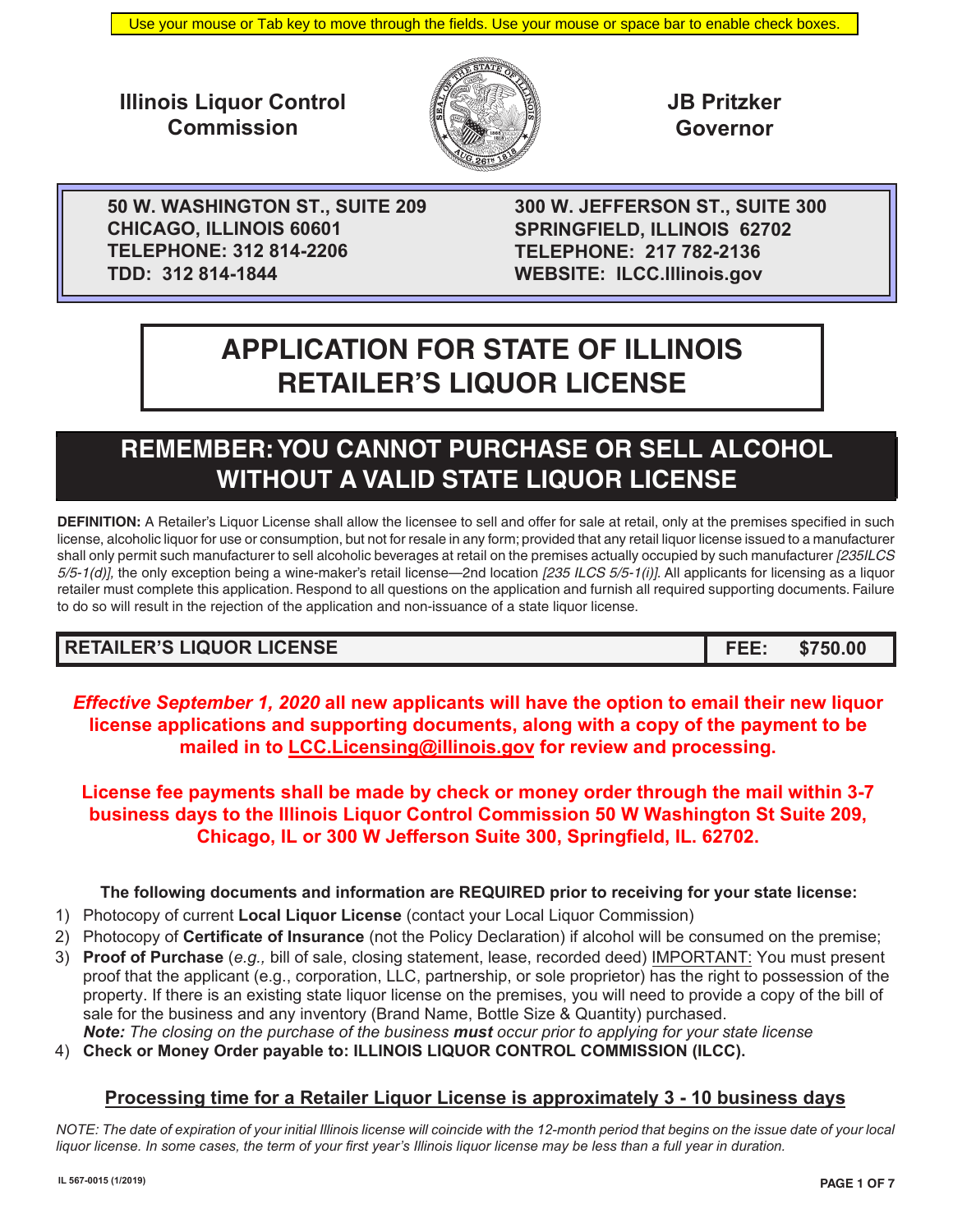## **Application for State of Illinois Retailer's Liquor License**

## **1. APPLICANT - CORPORATE INFORMATION**

#### **A. FEIN**

Enter your Federal Employer Identification Number (FEIN) in this box. The FEIN is a nine-digit number issued by the Internal Revenue Service. This number is used for verification purposes only. If you do not have a FEIN, call 1 800 829-3676 for general information on how to apply for and obtain the forms you need.

#### **B. ILLINOIS SALES TAX ACCOUNT ID ILLINOIS SALES TAX ACCOUNT ID**

Enter the eight-digit Illinois Department of Revenue Sales Tax Account ID. **YOU MUST HAVE THIS NUMBER IN ORDER FOR A LICENSE TO BE ISSUED.** If you need to obtain this number, visit **tax.illinois.gov,** click on "Businesses" and then "How do I Register" under the Business Registration section. If you have any questions, call 217 785-3707.

| If you want your renewal application, your license certificate and<br>other ILCC correspondence sent to your corporate |
|------------------------------------------------------------------------------------------------------------------------|
| address, please check this box.                                                                                        |

**FEIN #**

#### **C. NAME**

Enter the name of the sole proprietorship, partnership, corporation (Illinois, national, or foreign), or limited liability company in this box. **Note: This name must be consistent with the name printed on your local liquor license and on your Illinois Department of Revenue Sales Tax Registration Certificate.**

| <b>NAME</b> |  |  |
|-------------|--|--|
|             |  |  |
|             |  |  |

#### **D. MAILING ADDRESS/PHONE (if different than physical location address/phone)**

Enter the mailing address if different than physical location addres. Include: street address, county, city, state, ZIP code, telephone number (with area code and extension, if applicable) of the sole proprietorship, corporation, etc.

| <b>STREET ADDRESS</b> |             | AREA CODE/TELEPHONE NO. |              |                 |
|-----------------------|-------------|-------------------------|--------------|-----------------|
|                       |             |                         |              | EXT.            |
| <b>COUNTY</b>         | <b>CITY</b> |                         | <b>STATE</b> | <b>ZIP CODE</b> |
|                       |             |                         |              |                 |

#### **E. CURRENT RETAIL LIQUOR LICENSES IN OTHER STATES**

Do you currently hold five or less retail liquor licenses in another state(s)? If yes, please provide the following information for each out-of-state retail liquor license.

| <b>BUSINESS NAME</b> | CITY | <b>STATE</b> |
|----------------------|------|--------------|
| <b>BUSINESS NAME</b> | CITY | <b>STATE</b> |
| <b>BUSINESS NAME</b> | CITY | <b>STATE</b> |
| <b>BUSINESS NAME</b> | CITY | <b>STATE</b> |
| <b>BUSINESS NAME</b> | CITY | <b>STATE</b> |
|                      |      |              |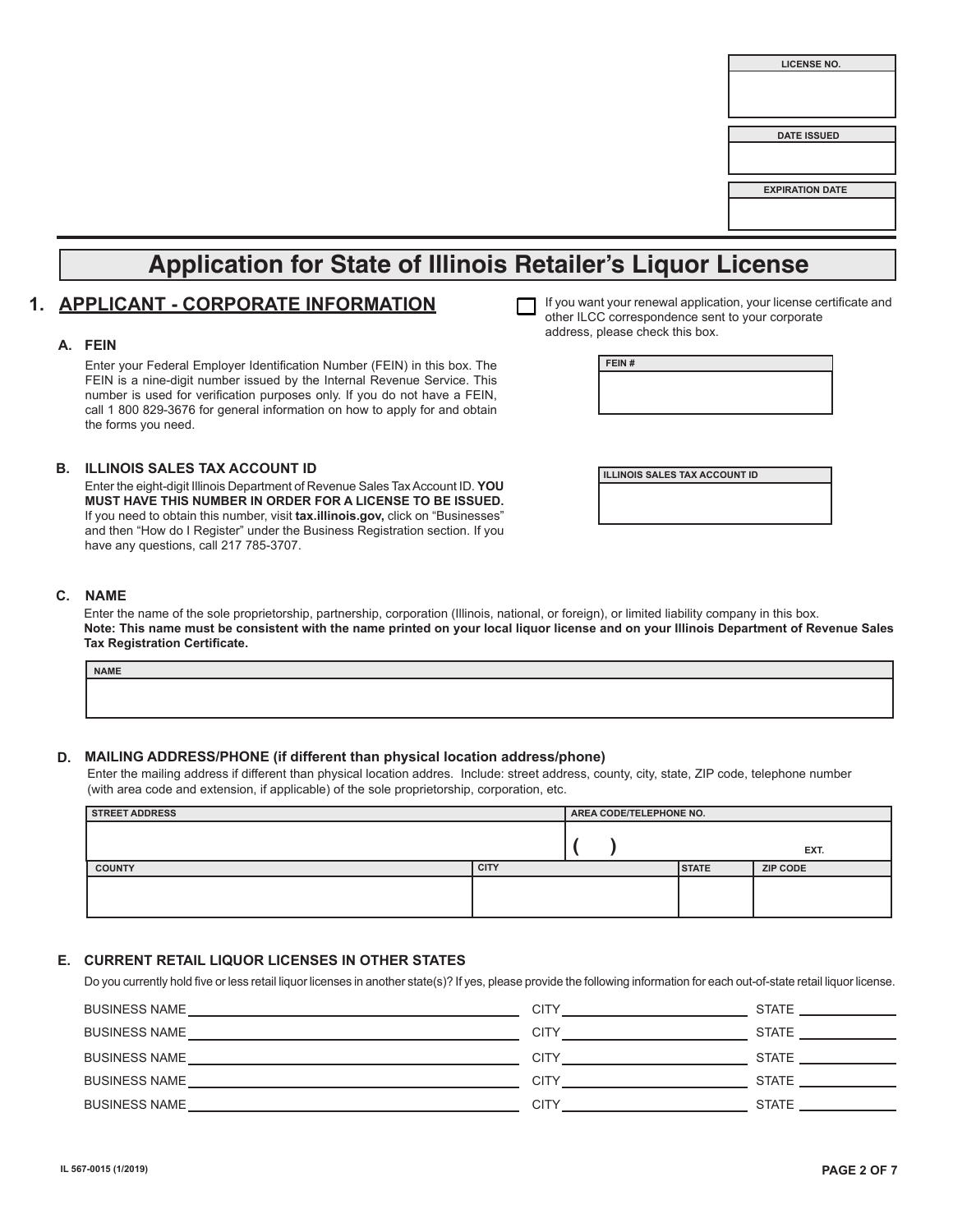## **2. STATUS OF BUSINESS**

Check the applicable box (sole proprietorship, partnership, Illinois corporation, foreign corporation, or limited liability company) which corresponds to your business' official papers filed with the Office of the Illinois Secretary of State.

Based on the box that you check, provide: the date of the filing of the sole proprietorship with the county clerk; in the case of a partnership, the date of formation of the partnership; in the case of an Illinois corporation, the date of its incorporation; in the case of a foreign corporation, the foreign state where it was incorporated and the date, as well as the date of its becoming qualified under the "Business Corporation Act of 1983" to transact business in the State of Illinois; or in the case of a limited liability company, the date of formation of such entity.

#### **Note: In the case of a sole proprietorship, Section 5/6-2 of the Illinois Liquor Control Act requires that the business owner reside within the jurisdiction that grants the local liquor license.** *Drivers License copy required.*

- **A.** Sole Proprietorship
- **B.** Partnership
- **C.** Illinois Corporation
- **D.** Foreign Corporation
- **E.** Limited Liability Company
- **F.** Not-For-Profit
- G. **O** Government
- **H.** Receivership
- **I.** □ Trust/Estate

| IL Secretary of State File #: \\equipment_{\sigma_{\sigma_{\sigma_{\sigma_{\sigma_{\sigma_{\sigma_{\sigma_{\sigma_{\sigma_{\sigma_{\sigma_{\sigma_{\sigma_{\sigma_{\sigma_{\sigma_{\sigma_{\sigma_{\sigma_{\sigma_{\sigma_{\si |
|--------------------------------------------------------------------------------------------------------------------------------------------------------------------------------------------------------------------------------|
| Date Qualified to do Business in IL: _________                                                                                                                                                                                 |

## **3. OWNERSHIP INFORMATION**

Provide the owner/officer/partner information in accordance with the business status described under Question 2. This information must be submitted for all owners/officers/partners. The same information must be submitted for shareholders with interests equal to or exceeding five percent.

The following information must be provided for each individual applicant, sole proprietor, partner, corporate officer or director (whether or not they own any stock), shareholder owning in the aggregate stock equal to or more than five percent (including officers, directors and shareholders with stock equal to or more than five percent for all corporate shareholders), and/or manager or agent conducting the business. Indicate the total percentage of stock of the corporation, if any, which is held by persons who hold less than a five percent interest. **All notfor-profit organizations and associations must provide the requested information for all corporate officers, directors and managers.** If additional space is needed, provide information on a separate sheet(s) in the same format as this application. **BEFORE COMPLETING THIS SECTION, CHECK QUESTION NO. 7 - ELIGIBILITY.**

For each owner/officer/partner/five percent shareholder, provide full name, home address, city, state, ZIP Code, Social Security number, date of birth, sex, title/position, home telephone number, and percentage ownership. Total percentage ownership should equal 100 percent. If there are a number of shareholders owning less than five percent, indicate the aggregate total of ownership under Line E.

| А. | NAME (LAST, FIRST, MIDDLE INITIAL) |                      |            | <b>HOME ADDRESS</b>   | <b>CITY</b>                         | STATE ZIP |           |
|----|------------------------------------|----------------------|------------|-----------------------|-------------------------------------|-----------|-----------|
|    |                                    |                      |            |                       |                                     |           |           |
|    |                                    |                      |            |                       |                                     |           |           |
|    |                                    |                      |            |                       |                                     |           |           |
|    | <b>SOCIAL SECURITY NO.</b>         | <b>DATE OF BIRTH</b> | <b>SEX</b> | <b>TITLE/POSITION</b> | <b>AREA CODE/HOME TELEPHONE NO.</b> |           | I % OWNED |

**B.**

| NAME (LAST, FIRST, MIDDLE INITIAL) |                      |       | I HOME ADDRESS          | I CITY                       | ISTATE IZIP |           |
|------------------------------------|----------------------|-------|-------------------------|------------------------------|-------------|-----------|
|                                    |                      |       |                         |                              |             |           |
| <b>SOCIAL SECURITY NO.</b>         | <b>DATE OF BIRTH</b> | l SEX | <b>I TITLE/POSITION</b> | AREA CODE/HOME TELEPHONE NO. |             | I % OWNED |
|                                    |                      |       |                         |                              |             |           |

| С. | NAME (LAST, FIRST, MIDDLE INITIAL) |                      |            | <b>HOME ADDRESS</b>   | <b>CITY</b>                  | <b>STATE</b> | ZIP       |
|----|------------------------------------|----------------------|------------|-----------------------|------------------------------|--------------|-----------|
|    |                                    |                      |            |                       |                              |              |           |
|    |                                    |                      |            |                       |                              |              |           |
|    | <b>SOCIAL SECURITY NO.</b>         | <b>DATE OF BIRTH</b> | <b>SEX</b> | <b>TITLE/POSITION</b> | AREA CODE/HOME TELEPHONE NO. |              | I % OWNED |
|    |                                    |                      |            |                       |                              |              |           |

| D. | NAME (LAST, FIRST, MIDDLE INITIAL) |                      |            | <b>HOME ADDRESS</b>   | <b>CITY</b>                  | STATE ZIP |           |
|----|------------------------------------|----------------------|------------|-----------------------|------------------------------|-----------|-----------|
|    |                                    |                      |            |                       |                              |           |           |
|    |                                    |                      |            |                       |                              |           |           |
|    |                                    |                      |            |                       |                              |           |           |
|    | <b>SOCIAL SECURITY NO.</b>         | <b>DATE OF BIRTH</b> | <b>SEX</b> | <b>TITLE/POSITION</b> | AREA CODE/HOME TELEPHONE NO. |           | I % OWNED |

**E.** Total percentage of all stock held by all persons with less than five percent interest. **%**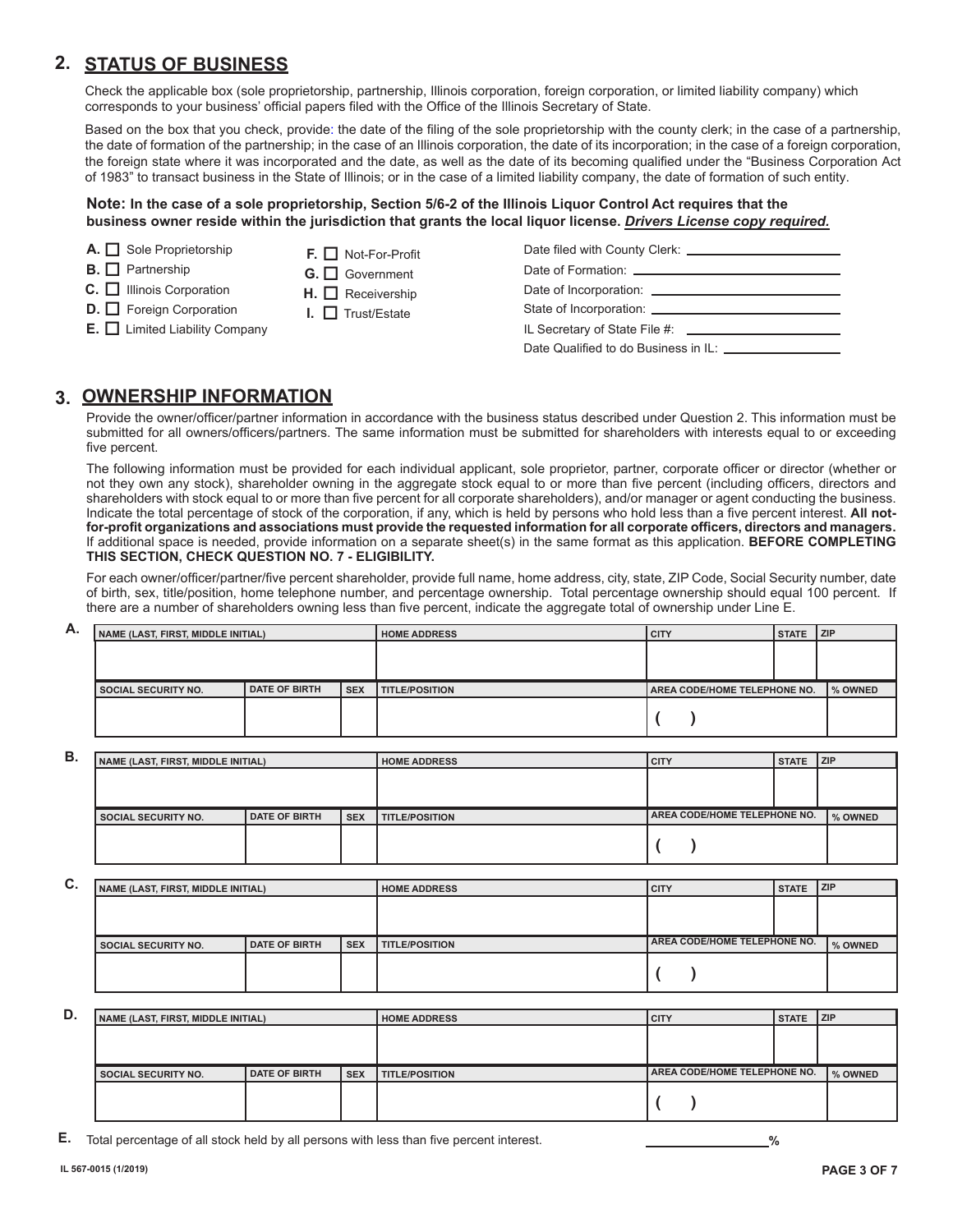## **4. BUSINESS LOCATION INFORMATION**

If you want your renewal application, your license certificate and other ILCC correspondence sent to your business location address, please check this box.

#### **A. NAME/DOING BUSINESS AS (DBA)**

Enter the name of the business which will be selling or serving alcoholic beverages at the licensed premises. **Note: This name must be consistent with the name printed on your local liquor license and on your Illinois Department of Revenue Sales Tax Registration Certificate.**

| <b>NAME/DOING BUSINESS AS (DBA)</b>                                              |                         |      |
|----------------------------------------------------------------------------------|-------------------------|------|
|                                                                                  |                         |      |
|                                                                                  |                         |      |
|                                                                                  |                         |      |
|                                                                                  |                         |      |
| <b>B. TELEPHONE</b>                                                              | AREA CODE/TELEPHONE NO. |      |
| Enter the area code, telephone number and extension at the business<br>location. |                         | EXT. |

#### **C. ADDRESS**

Enter the address, city, state, ZIP Code and county of the business location. This address **must** be consistent with information on your local liquor license and on your Illinois Department of Revenue Sales Tax Registration Certificate.

**Remember, you MUST close on the business purchase prior to applying for your state license.** Proof of business purchase is required (*e.g.,* bill of sale, closing statement). **IMPORTANT:** You must present proof that the applicant (*e.g.,* corporation, LLC, partnership, or sole proprietorship) has the right to possession of the property (*e.g.,* deed or lease). If there is an existing state liquor license on the premises, this license should be surrendered (if available). The applicant also needs to provide the State of Illinois Liquor Commission with a Bulk Sales Release Order (Address Release) if applicable. For more information, contact the Illinois Department of Revenue at REV.BulkSales@illinois.gov.

| <b>ADDRESS</b> | <b>CITY</b> | <b>STATE</b> | ZIP CODE | <b>COUNTY</b> |
|----------------|-------------|--------------|----------|---------------|
|                |             |              |          |               |
|                |             |              |          |               |
|                |             |              |          |               |

#### **D. BUSINESS TYPE**

Check the one box which best describes the type of business. If the selections listed are inappropriate, describe the business under "other".

**A.** DRUG STORE/PHARMACY **B.** □ RESTAURANT

**C.** □ CONVENIENCE **D.** SUPERMARKET

- **E.** LIQUOR STORE
- **F.** DEPARTMENT STORE
	- **G.** BAR/TAVERN
	- **H.** HOTEL/MOTEL
- **I.** □ CONVENIENCE & GAS
- **J.** □ SMALL GROCERY
- **K.**  $\Box$  GAS STATION
- L. **OTHER**

#### **E. WAREHOUSING**

If any of your inventory is warehoused, provide the street address, city, state, ZIP code and county of the warehouse.

| <b>ADDRESS</b> | <b>CITY</b> | <b>STATE</b> | <b>ZIP CODE</b> | <b>COUNTY</b> |
|----------------|-------------|--------------|-----------------|---------------|
|                |             |              |                 |               |
|                |             |              |                 |               |
|                |             |              |                 |               |

#### **F. RIGHTS TO THE PROPERTY**

 $\Box$  I hereby certify that the property is owned by the applicant

 $\square$  I hereby certify that the property is leased from the landlord

 $\Box$  I hereby certify that the property is managed via an operating or managment agreement

| <b>LANDLORD NAME</b> | AREA CODE/PHONE NUMBER (Home, cell, etc.) |              |                 |               |
|----------------------|-------------------------------------------|--------------|-----------------|---------------|
|                      |                                           |              |                 |               |
| <b>EMAIL ADDRESS</b> | <b>FAX NUMBER</b>                         |              |                 |               |
|                      |                                           |              |                 |               |
| <b>ADDRESS</b>       | <b>CITY</b>                               | <b>STATE</b> | <b>ZIP CODE</b> | <b>COUNTY</b> |
|                      |                                           |              |                 |               |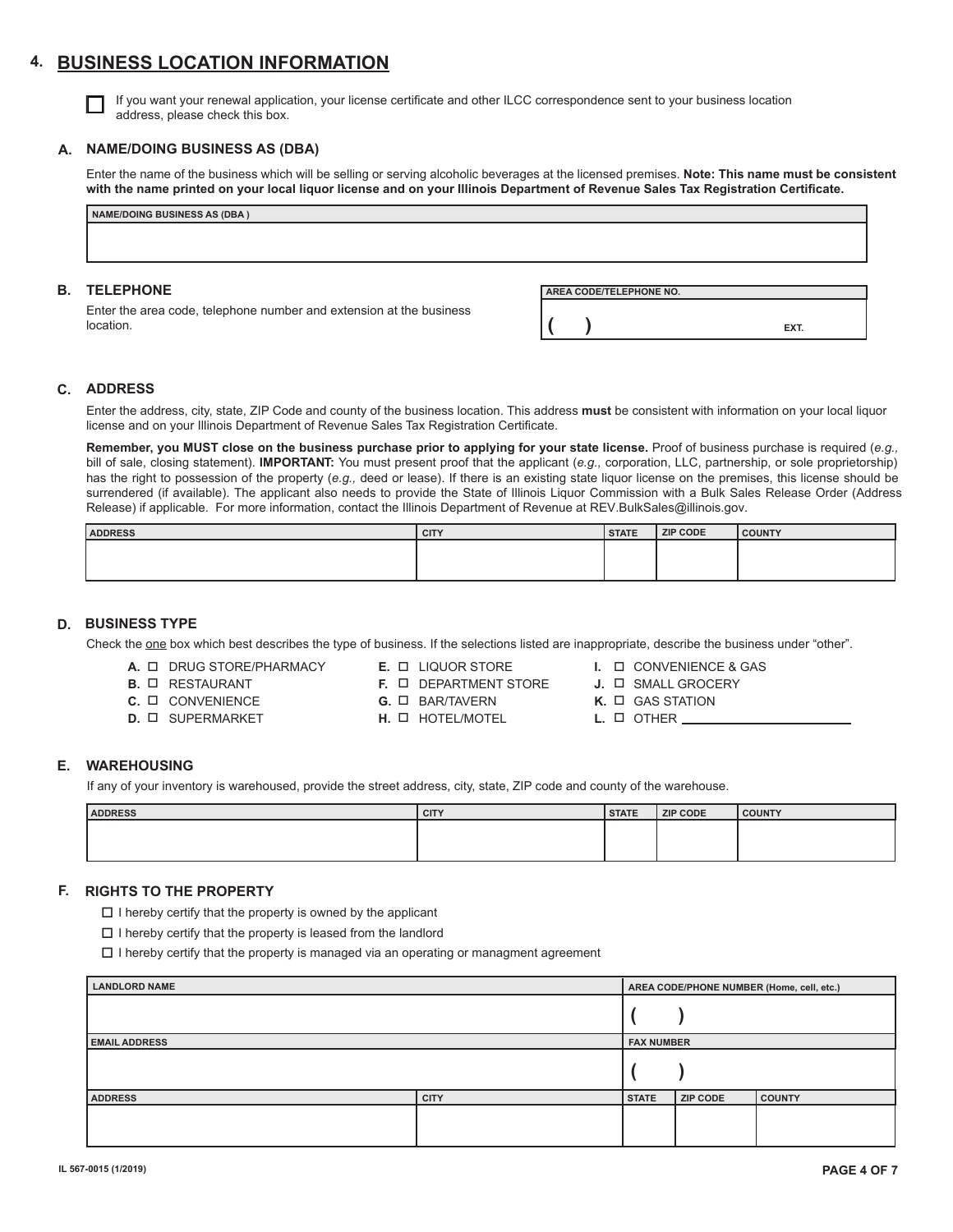## **5. LOCAL LICENSE INFORMATION/LIQUOR LICENSE HISTORY**

#### **A. LOCAL LIQUOR LICENSE INFORMATION**

## **YOU MUST PROVIDE A PHOTOCOPY OF YOUR LOCAL LIQUOR LICENSE**

*Your local license must contain the expiration date, issue date, and license number.*

Please enter the local liquor license number, the date it was issued, the date it expires, the municipality or county that issued the license and the date you intend to begin selling alcoholic beverages at this business location. Alcoholic beverages may not be sold or offered for sale prior to the date that the state liquor license is issued. If you began selling alcoholic beverage products before obtaining this license, you are required to fill out a deliquency affidavit to explain the circumstances. **Note: In unincorporated areas, the county acts as the local liquor licensing authority.**

| MUNICIPALITY/COUNTY ISSUING LOCAL LIQUOR LICENSE ILOCAL LICENSE NO. I DATE ISSUED |  | <b>IEXPIRATION DATE</b> | DATE YOU BEGAN LIQUOR SALES AT THIS LOCATION I |
|-----------------------------------------------------------------------------------|--|-------------------------|------------------------------------------------|
|                                                                                   |  |                         |                                                |
|                                                                                   |  |                         |                                                |

#### **B. FIRST LICENSE APPLICATION - LICENSE HISTORY**

Indicate by checking the correct box whether or not this is the applicant's first application for a state liquor license at any location. If you check "no", indicate the date of your first state liquor license application; whether the license was granted, denied or withdrawn; and the address of your first state liquor license application. If you have ever had a license application denied, or if you ever withdrew an application, please provide a written statement describing the reason and circumstances.

| IS THIS YOUR FIRST STATE LICENSE APPLICATION? YES $\Box$<br>$NO$ $\Box$ |  |  |  |  |  |  |  |  |
|-------------------------------------------------------------------------|--|--|--|--|--|--|--|--|
| IF NO, PROVIDE DATE FIRST APPLIED:                                      |  |  |  |  |  |  |  |  |
| DISPOSITION: GRANTED $\Box$<br>DENIED <b>D</b><br>WITHDRAWN <b>O</b>    |  |  |  |  |  |  |  |  |
| ADDRESS OF FIRST STATE APPLICATION:                                     |  |  |  |  |  |  |  |  |
|                                                                         |  |  |  |  |  |  |  |  |

#### **C. TYPE OF LIQUOR LICENSE**

Check the box which describes the manner in which you sell alcoholic beverages to consumers. This information must be consistent with your approval granted by the local liquor licensing authority.

- ON-PREMISES CONSUMPTION (patrons consume alcoholic beverages on the premises only)
- OFF-PREMISES CONSUMPTION (carry-out purchases only)
- ON/OFF-PREMISES CONSUMPTION COMBINATION (both on the premises consumption and carry-outs) П.

#### **D. AUTHORIZED HOURS**

These hours must be the hours authorized by the local municipality (or county if in an unincorporated area):

| <b>MON</b> | <b>TUES</b> | <b>WED</b> | <b>THUR</b> | <b>FRI</b> | <b>SAT</b> | <b>SUN</b> |
|------------|-------------|------------|-------------|------------|------------|------------|
|            |             |            |             |            |            |            |
|            |             |            |             |            |            |            |

#### **E. AVAILABLE HOURS**

These hours indicate when a representative is available for an inspection of the premises:

| <b>MON</b> | <b>TUES</b> | <b>WED</b> | <b>THUR</b> | <b>FRI</b> | <b>SAT</b> | <b>SUN</b> |
|------------|-------------|------------|-------------|------------|------------|------------|
|            |             |            |             |            |            |            |
|            |             |            |             |            |            |            |

#### **F. EXPECTED OPENING DATE**

WHAT IS THE FIRST DAY YOU EXPECT TO BE OPEN AND SELLING ALCOHOL?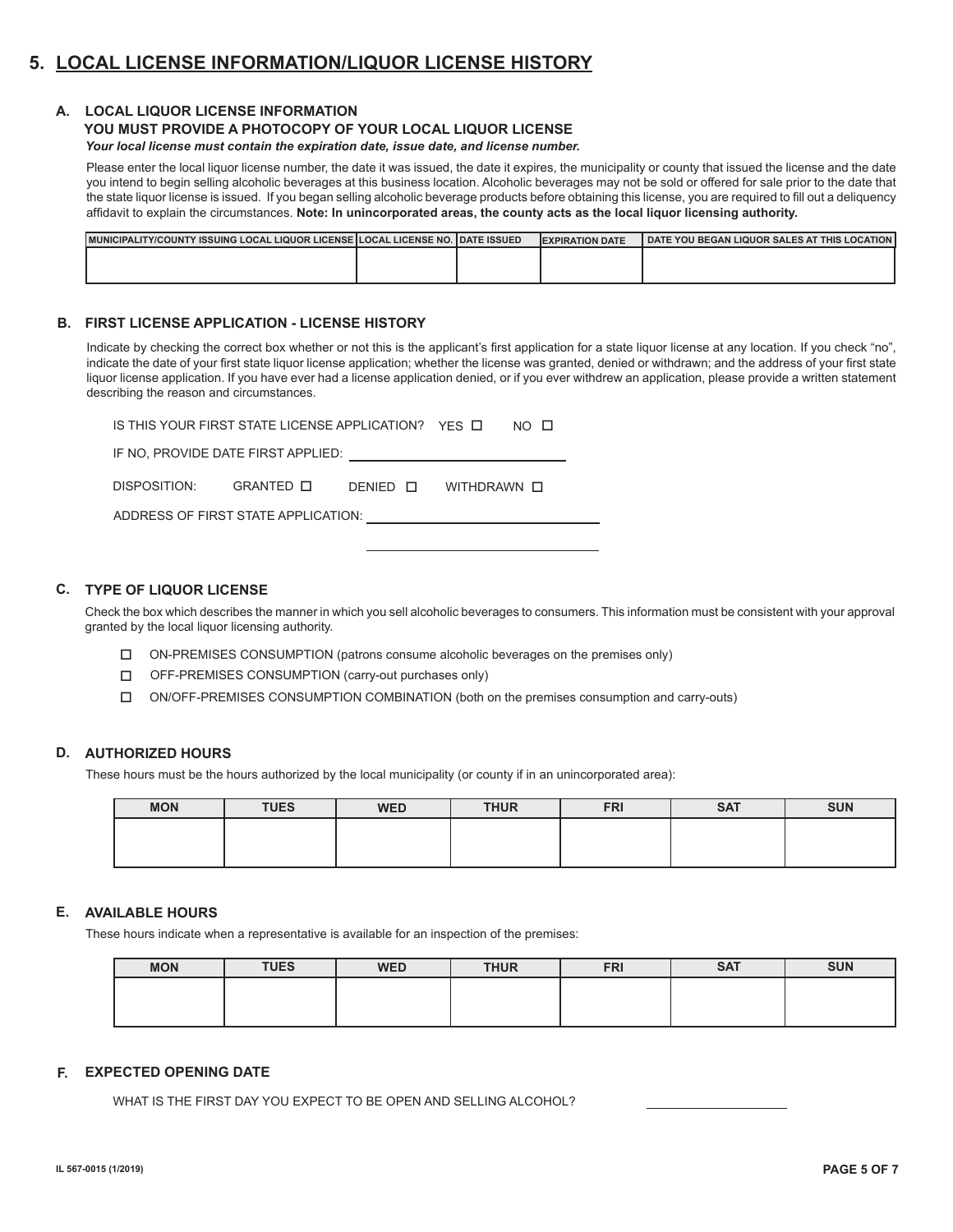## **6. CERTIFICATE OF INSURANCE**

#### **ATTACH A PHOTOCOPY OF YOUR CERTIFICATE OF INSURANCE (not the Policy Declaration)**

**You MUST provide a copy of your Certificate of Insurance if alcohol is consumed on the premises (this certificate is not required for carry-out only establishments).** The Certificate of Insurance must show that you have liquor liability insurance and must include the following: 1) the applicant named as the insured (*e.g.*, if the applicant is a corporation, then the corporation's name must be listed; if the applicant is a sole proprietor, then the sole proprietor's name must be listed); 2) the address of the location where the liquor is being consumed; and 3) the dates of coverage and the coverage limits.

## **7. ELIGIBILITY QUESTIONS**

The questions below pertain to the applicant and any other person listed under "Corporate Officer/Ownership Information" listed on page 3 of this form. **IF ANY QUESTIONS ARE ANSWERED WITH A "YES" ATTACH A FULL WRITTEN EXPLANATION TO THIS DOCUMENT.**

| 7A        | <b>YES</b><br>П. | <b>NO</b><br>$\Box$ | Are you delinguent in the payment of any Illinois business taxes (sales, withholding, etc.)? [235 ILCS 5/6-3]                                                                                                                                                                               |
|-----------|------------------|---------------------|---------------------------------------------------------------------------------------------------------------------------------------------------------------------------------------------------------------------------------------------------------------------------------------------|
| 7В        | □ YES            | <b>NO</b><br>$\Box$ | Are you delinquent under the cash beer law?                                                                                                                                                                                                                                                 |
| 7C        | □ YES            | <b>NO</b>           | If a retailer, are you delinguent under the 30-day credit law?                                                                                                                                                                                                                              |
| 7D        | □ YES            | <b>NO</b>           | Have you ever submitted an application for a liguor license which has been denied? [235 ILCS 5/6-2(14)]                                                                                                                                                                                     |
| 7E        | <b>YES</b><br>П. | <b>NO</b><br>П.     | Have you ever had any previous liquor license suspended or revoked? [235 ILCS 5/6-2(7)]                                                                                                                                                                                                     |
| 7F        | □ YES            | <b>NO</b><br>$\Box$ | Have you ever been convicted of a felony? [235 ILCS 5/6-2(4)]                                                                                                                                                                                                                               |
| 7G        | □ YES            | <b>NO</b><br>$\Box$ | Have you ever been convicted of a gambling offense as defined under Section 6-2 of the Illinois Liquor Control Act<br>which, includes offenses enumerated in 720 ILCS 5/28-1(a)11, gambling: 720 ILCS 5/28-1.1(a)-(d) syndicated gambling:<br>and 720 ILCS 5/28-3 keeping a gambling place? |
| 7H        | <b>YES</b><br>П. | <b>NO</b><br>□      | Do you possess a current Federal Wagering Stamp?                                                                                                                                                                                                                                            |
| 71        | □ YES            | <b>NO</b>           | Are you, or is any other person having a direct interest in your place of business, a public or law enforcing official with<br>jurisdictional authority? [235 ILCS 5/6-2(14)]                                                                                                               |
| 7J        | $\Box$ YES       | $\Box$<br><b>NO</b> | Have you received or borrowed money or anything of value directly or indirectly from any other licensees, representatives<br>of a licensee, or suppliers of alcoholic products?                                                                                                             |
| 7K        | $\Box$ YES       | <b>NO</b><br>$\Box$ | Are you or any other person having a direct interest in your place of business more than 30 days delinquent complying<br>with a child support payment order? [5 ILCS 100/10-65(c)]                                                                                                          |
| 7L        | <b>YES</b><br>П. | <b>NO</b><br>□      | Are you in violation of the required liquor liability insurance coverage stated in Section 6-21(a) of the Illinois Liquor<br>Control Act [235 ILCS 5/] regarding establishments that sell alcoholic liquors for use or consumption on the licensed<br>retail premises?                      |
| <b>7M</b> | <b>YES</b><br>п  | <b>NO</b><br>П.     | If a corporate licensee, is your corporation ineligible to be issued this license?<br>[235 ILCS 5/6-2(a)(10) and 5/6-2(a)(10a)]                                                                                                                                                             |

## **8. VIDEO GAMING**

| $\Box$ YES $\Box$ NO |           | Do you possess a current Illinois Video Gaming License? If YES, please provide the information below:                                     |
|----------------------|-----------|-------------------------------------------------------------------------------------------------------------------------------------------|
|                      |           | VIDEO GAMING LICENSE NUMBER: _______________                                                                                              |
| $\Box$ YES           | $\Box$ NO | Have you made an application for an Illinois Video Gaming License that is currently pending? If YES, please provide<br>information below: |
|                      |           | VIDEO GAMING NUMBER APPLICATION NUMBER: _______________<br>DATE APPLIED:                                                                  |